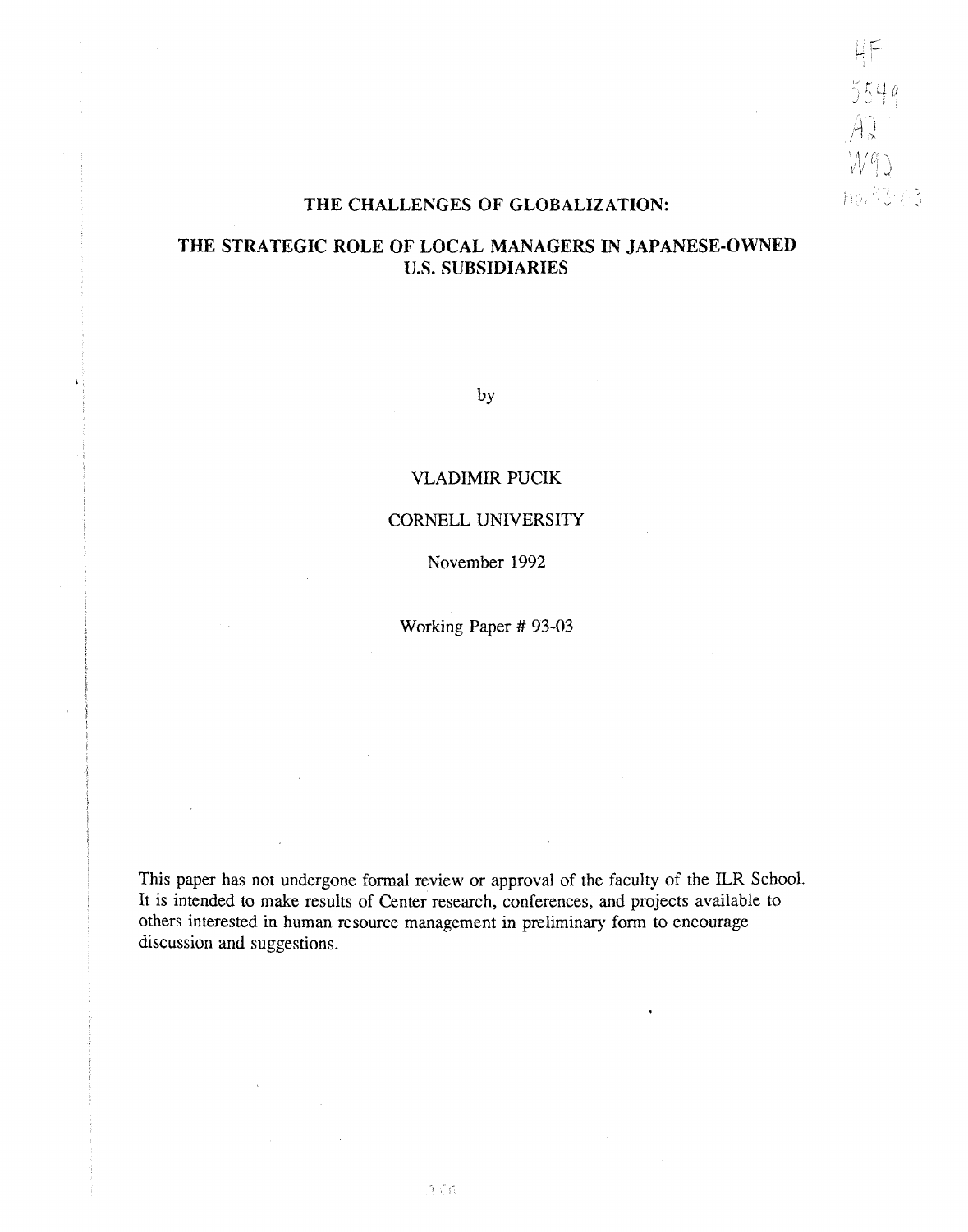### THE FEAR OF SUCCESS

After spending billions of dollars moving manufacturing plants to all corners of the world, and endowing numerous programs in Japanology in the world's best institutions of learning, Japanese companies have just uncovered a disconcerting truth: their competitors do not love them. Winning in global competition and being popular are clearly two different things.

Reacting to this sudden realization, some well-known Japanese industrialists, and in particular the SONY chairman Akio Morita, called for a reexamination of the competitive strategies of Japanese firms. Morita argued that if the Japanese changed the way they compete in the global markets by putting less emphasis on growth and more emphasis on profits, not only they would be able to win the respect and affection of their competitors, but Japanese employees and shareholders would be better off too (Morita, 1992). The notion of "harmonization" (kyosei) seems to replace "internationalization" (kokusai-ka) as the new guiding light of corporate Japan.

In his specific recommendations, Mr. Morita called for the reduction of working hours while raising both salaries and dividends, all of this funded from increased profit margins. These could be secured if the current market-share driven business strategies were to be discarded in favor of strategies focused on product profitability. This should allow Japanese firms to pay higher salaries to their employees as well as give more attention and yens to community and environmental needs.

> Propeny oi MARTIN P. CATHERWOOD LIBRARY **NEW YORK STATE SCHOOL INDUSTRIAL AND LABOR RELATIONS** Cornell University 1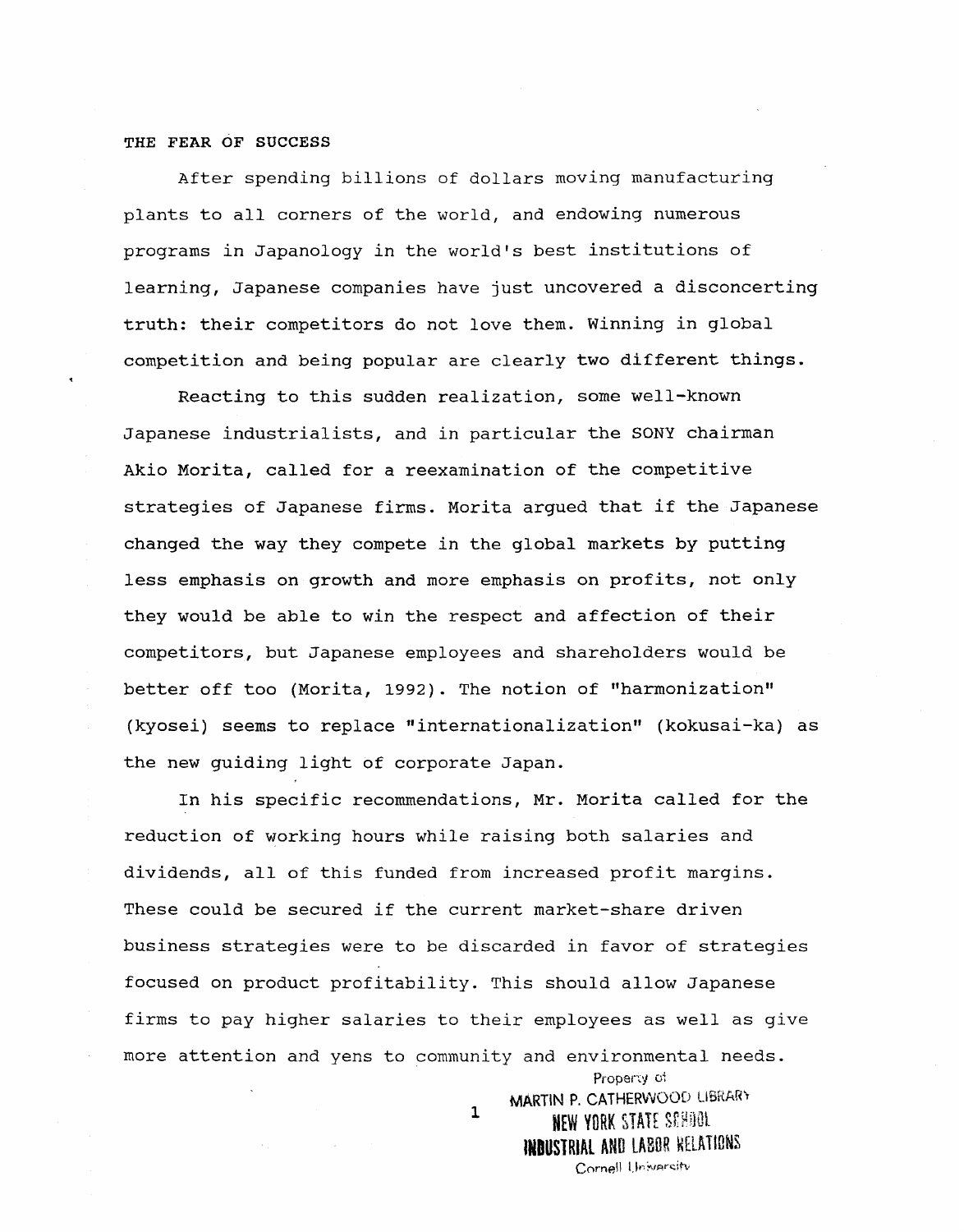All these goals are commendable from the viewpoint of key corporate stakeholders, but the world's consumers would have to be willing to bear the costs in terms of higher prices for Japanese products. In a free market economy, this is unlikely to happen. In fact, fatter profits may come only through a further increase in the competitiveness of Japanese firms, thus leading to even sharper conflicts with firms in the host countries.

However, the merit of Morita's proposals is not an issue here, as the starting point of the debate should be the diagnosis of the underlying problem, not just a review of the proposed solutions. In this sense, the premise of this chapter is the opposite to that of Morita: the strategic challenge to Japanese multinationals overseas is not that they are "too competitive" vis-a-vis their local rivals, their problem is that they are not competitive enough.

In my view, the profit handicap of many Japanese multinationals is not caused by a misplaced management strategy emphasizing market share growth over profits, as argued by Morita and others. Rather, the low levels of profits may reflect the failure to globalize the corporate management to the degree that it has the capacity and ability to capture the appropriate returns from global operations. For too many Japanese firms the slogan "think globally, act locally" is not a statement of corporate strategy, but a reflection of the current division of labor: the Japanese do the thinking, while the acting is left to the locals.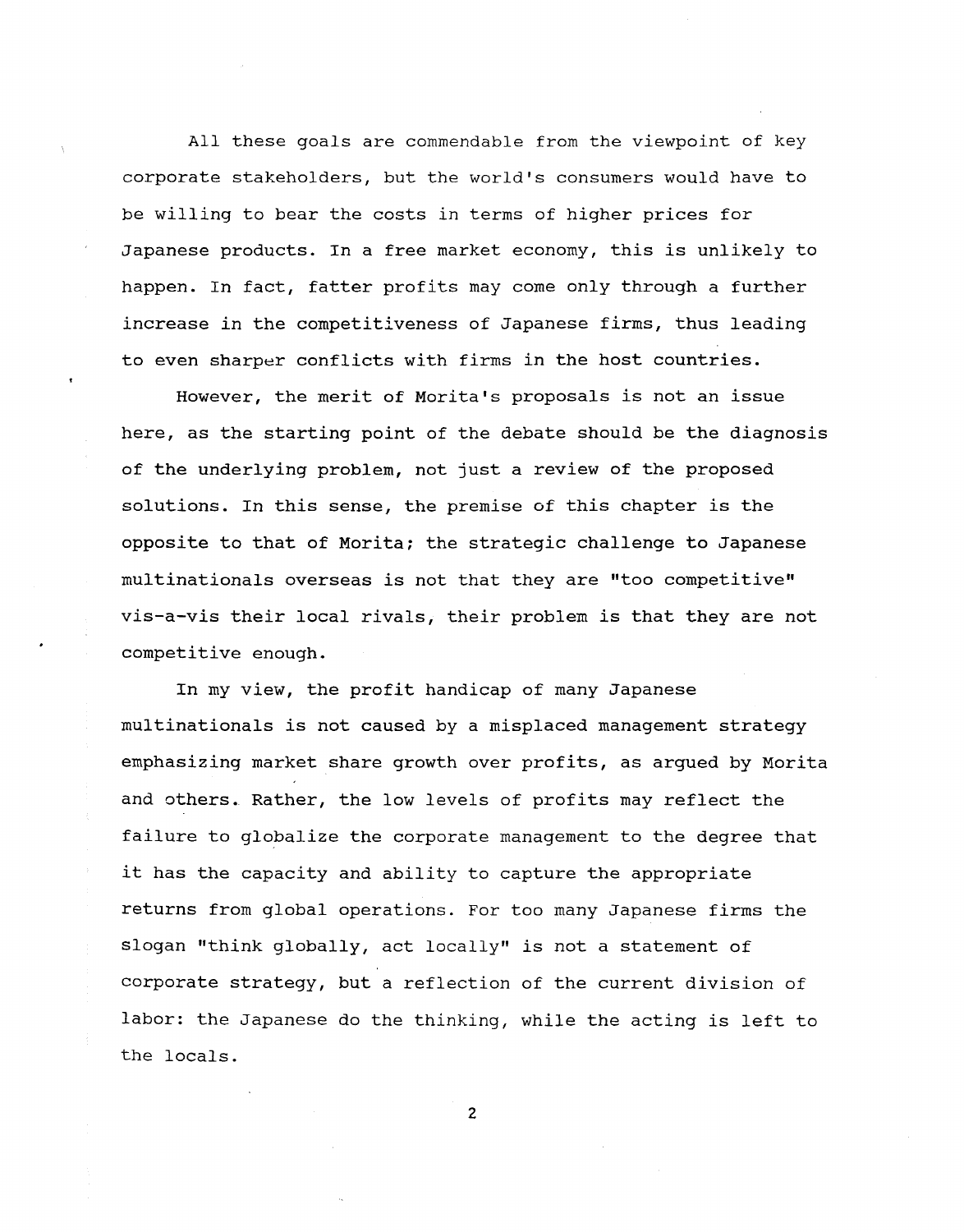The resistance to increasing Japanese presence overseas is driven by similar shortcomings of corporate management, namely the failure to integrate the local management into the global framework, thus 'providing the "transplants" with at least some degree of immunity against resentment and rejection as, for example, the U.S. firms were able to do in Europe since the era of "The American Challenge". Nor surprisingly, the resistance to the Japanese is again strongest in Europe, and it was upon return from Europe that Morita wrote his now famous essay.

However, both sets of factors that put the Japanese global firms on the defensive have little to do with their drive to compete. Reducing the intensity of competition may therefore not be the appropriate response. To the contrary, the reality of the free-market mechanism is that Japanese multinationals, like firms in every other open economy, would find it difficult to survive without a sharp focus on competition. The vision of a "kinder, gentler" Toyota, Matsushita or Fanuc is in the long run unrealistic.

j,

Past economic history shows clearly that running away from competition undermines healthy corporate culture, breeds complacency, and encourages short-term thinking. The absolute pursuit of cushier margins may perhaps lead to the same kind of competitive decline that many Western firms have been experiencing in the last two decades. I doubt, however, that such a competitive decline would make Japanese multinationals any more liked, although certainly they would be less feared.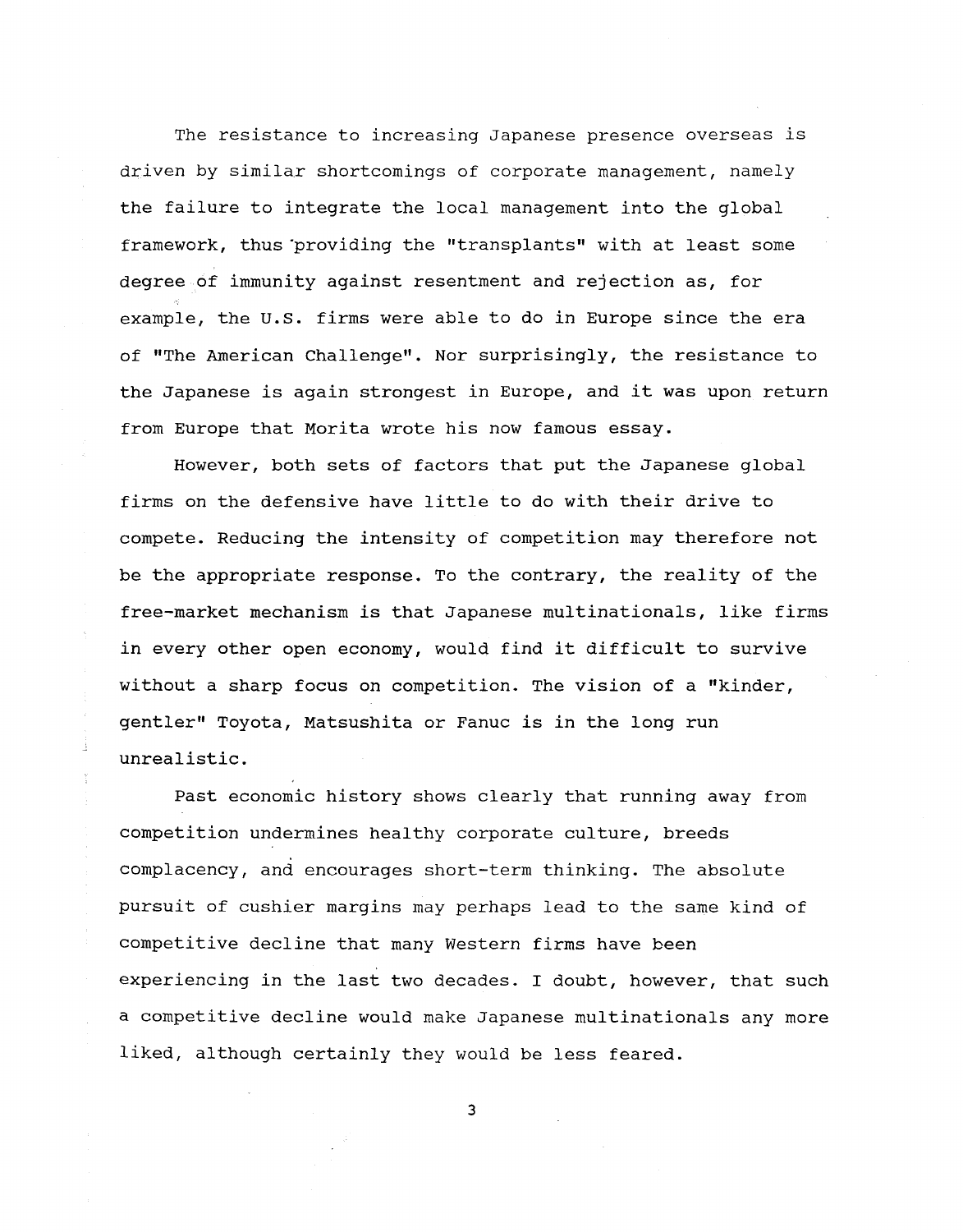#### FAILED GLOBALIZATION

From a broader perspective, Morita's pronouncements can, therefore, be viewed as an implicit admission that Japanese companies failed to globalize their competitive spirit. By and large, they were not able to build up strong management teams of local executives, who would internalize the concept of global competition. Not only this saps the vitality of the overseas subsidiaries, but the lack of capability to compete globally will inevitably damage the parent company as well.

The recent deterioration of the competitive position of many Japanese global firms in the North American market put this issue in a sharp relief. According to the MITI 1991 survey of Japanese companies with operations overseas and data released by the U.S. Department of Commerce, Japanese manufacturers experienced a sharp decline in profitability in both their manufacturing and sales operations. The US \$ 1.5 billion surplus of local plants and sales operations in 1988 turned into a loss of US \$ 1.3 billion by 1991, with even larger losses expected in 1992 (Yamada, 1992).

While the overall business results may be influenced by external factors such as the recession in the U.S., data for individual firms show similar deteriorating tendencies. Typical examples are the \$500 mil. loss incurred in 1991 by Bridgestone in their so-far unsuccessful takeover of Firestone, the \$100+ mil write-off by Kubota of a failed high-tech venture capital investment, and the well-known difficulties of Sony and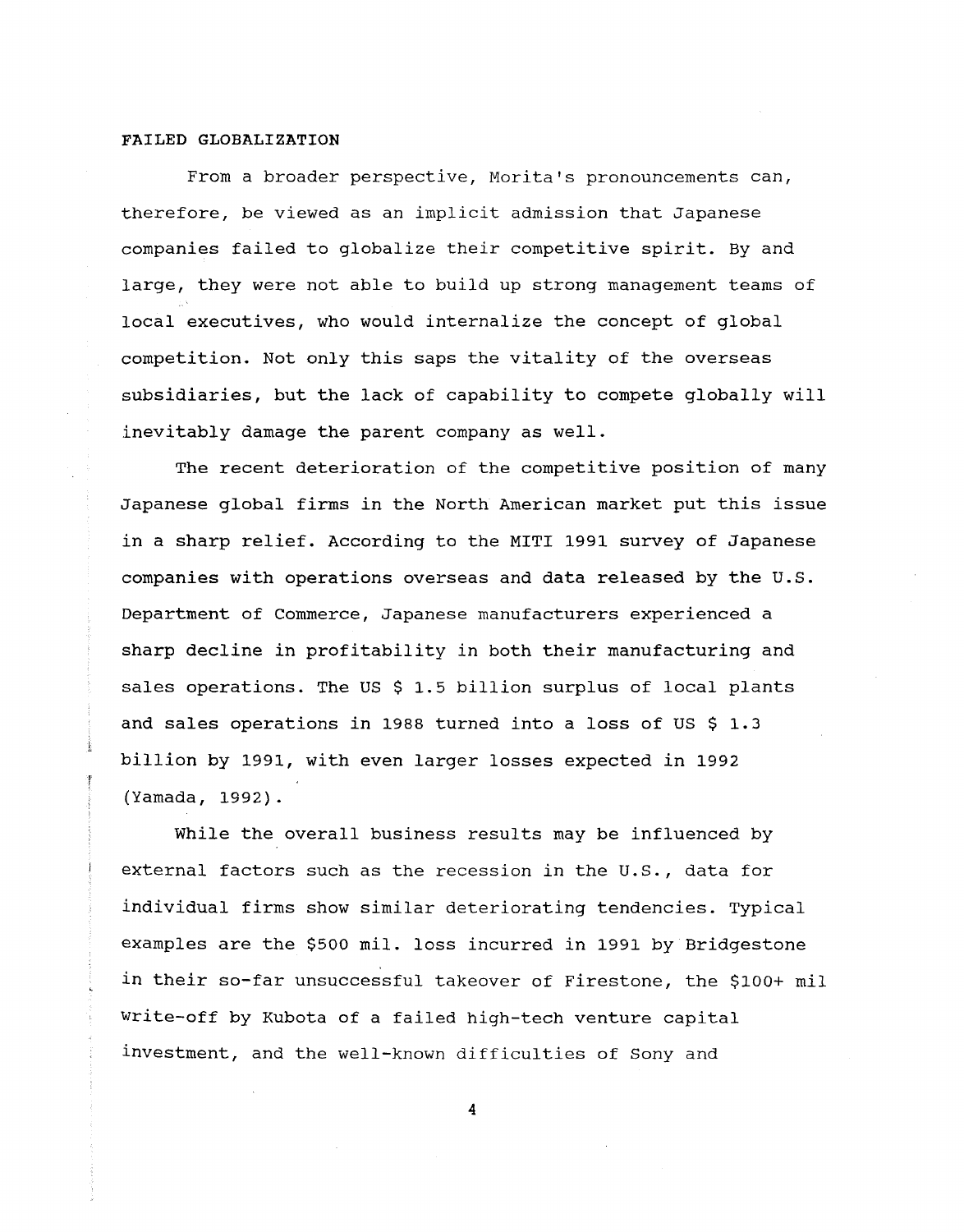Matsushita and their Japanese competitors in the consumer electronics business (Thorton, 1992).

Some observers see examples of failed globalization especially in the area of sales and marketing management (e.g. De Nero, 1990). It is being argued that the marketing strategies of Japanese firms often do not sufficiently take into account market differentiation. The poor fine-tuning of products limits the value-added created in local operations. Slow and unresponsive decision making in this area is seen as a common weakness of Japanese global firms due to their heavy centralization and dominance of head-office functional organizations (in most cases, manufacturing or sales).

Slow and centralized decision making is also blamed for a very spotty record in Japanese acquisitions overseas. Attractive deals have to be closed quickly, yet prudent analysis of business conditions inside the target firm is also essential. As Japanese firms are often not able to do this in a timely manner, they developed a reputation not only for paying too much for their acquisitions, but also for accumulating problems rather than assets. This applies not only to the "go-go" Japanese real estate companies rushing to the U.S. during the cheap-yen era of the late 1980s, but also to such conservative Japanese firms such as Matsushita (acquisition of MCA) and Bridgestone (acquisition of Firestone) .

It is being asserted repeatedly that these examples of failed globalization are due to the well-known propensity of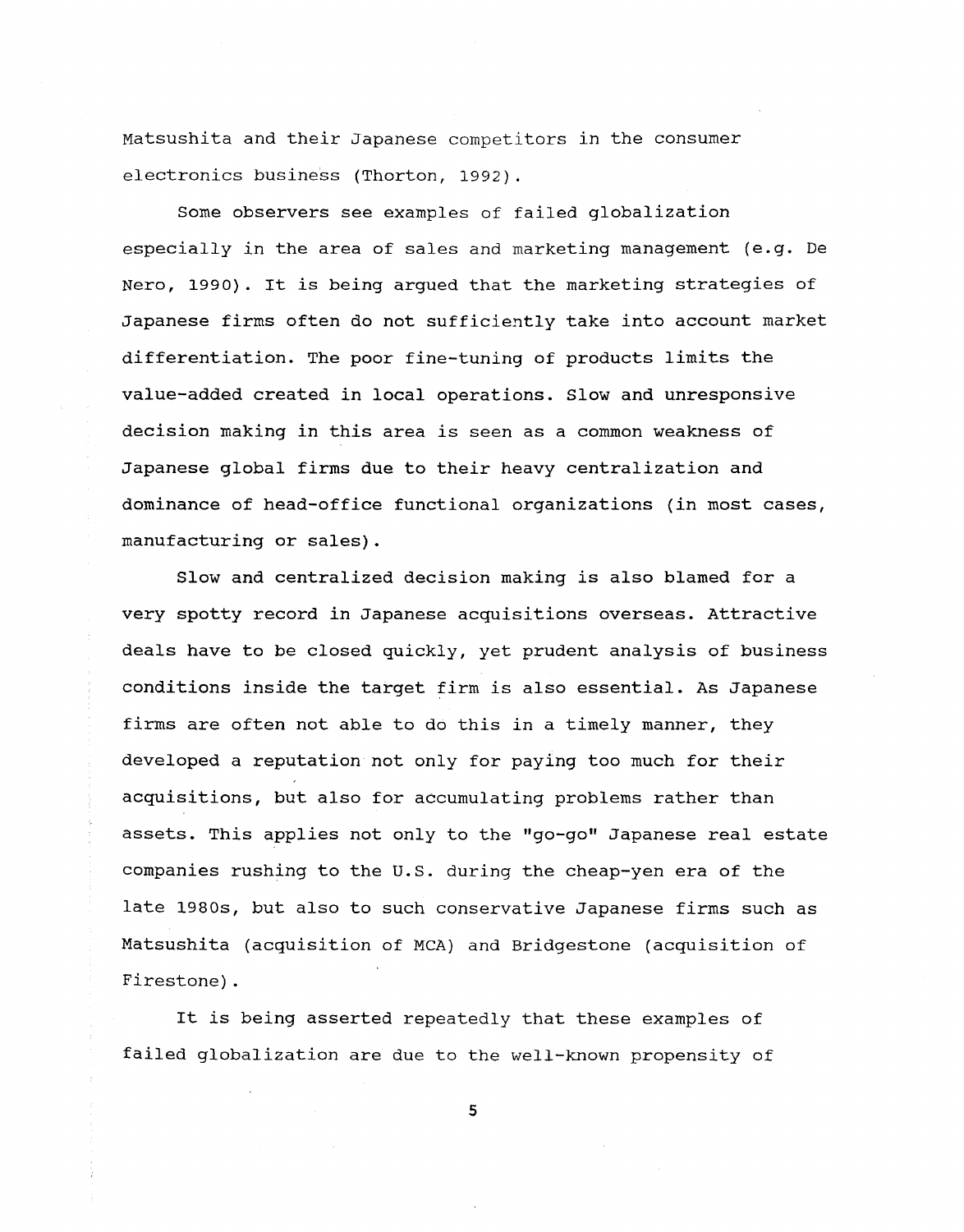Japanese firms to rely mainly on their own home-grown managers in directing their overseas investment activities. For example, according to surveys of MITI, worldwide only less than 50 percent of executive positions are filled by local nationals (MITI, 1991). In service firms, the ratio is even lower - less than 30 percent are occupied by locals. In contrast, according to the preliminary data compiled by Japan's Labor Ministry for Western multinationals operating in Japan, over 80 percent of such positions are filled by Japanese.

 $\mathcal{L}$ 

However, the challenge of an effective implementation of global competitive strategies goes much beyond the power, the numbers and the country of origin of the expatriate executives. As many U.S. multinational firms have discovered to their dismay, merely replacing expatriates with locals does not solve the fundamental problem facing firms in a global environment: how to reconcile the seemingly conflicting demands of national responsiveness and global integration (Bartlett and Ghoshal, 1988; Kobrin, 1992).

The challenge of globalization is not in managing the tradeoffs among these divergent needs, but in incorporating the conflicting strategic objectives into a new type of globallycompetitive organization (pucik, 1992). Can Japanese firms manage this process? What role should be played by local executives in Japanese overseas affiliates that would optimize their contribution to the competitive strategies of the subsidiaries as well that of their parent firms?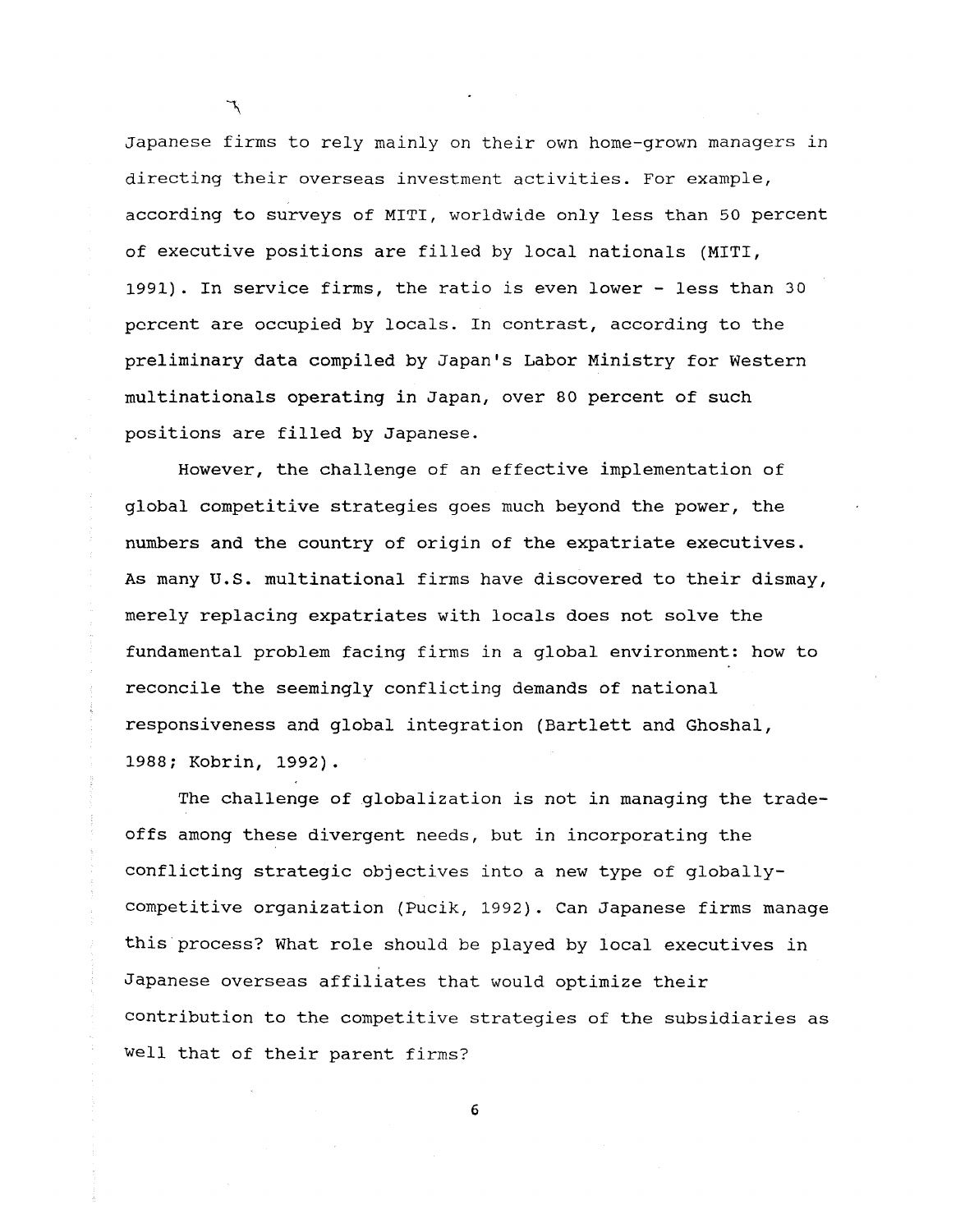#### THE FOCUS OF INQUIRY

This paper reviews three core issues that reflect the globalization challenge confronting Japanese multinational companies today. They all relate to the decision making roles and responsibilities of locally recruited managers and executives. However, in contrast to most of the traditional writing on Japanese-owned operations overseas, the emphasis of the discussion is not on the "fairness" or "good citizenship" of the Japanese firms in terms of their employment practices, but on the linkage of decision-making systems and management practices with company performance.

Such an approach is necessary because, in my view, the clear failure to increase the influence of local executives during the past decade is at least partly due to the fact that empowering local managers was seen by many Japanese firms only as a show of good will, rather than a necessity of business. Yet, it may not possible to challenge this attitude without a better understanding of how organizational practices facing local executives and managers working for the Japanese, as well as their behavior and attitudes, impact the key performance indicators.

The first issue to consider is the most general: to what extent does the globalization of decision making (i.e. making business decisions on the basis of a tightly coordinated global strategy) influence firm performance, such as profitability or market share. Also, what is the impact of global integration on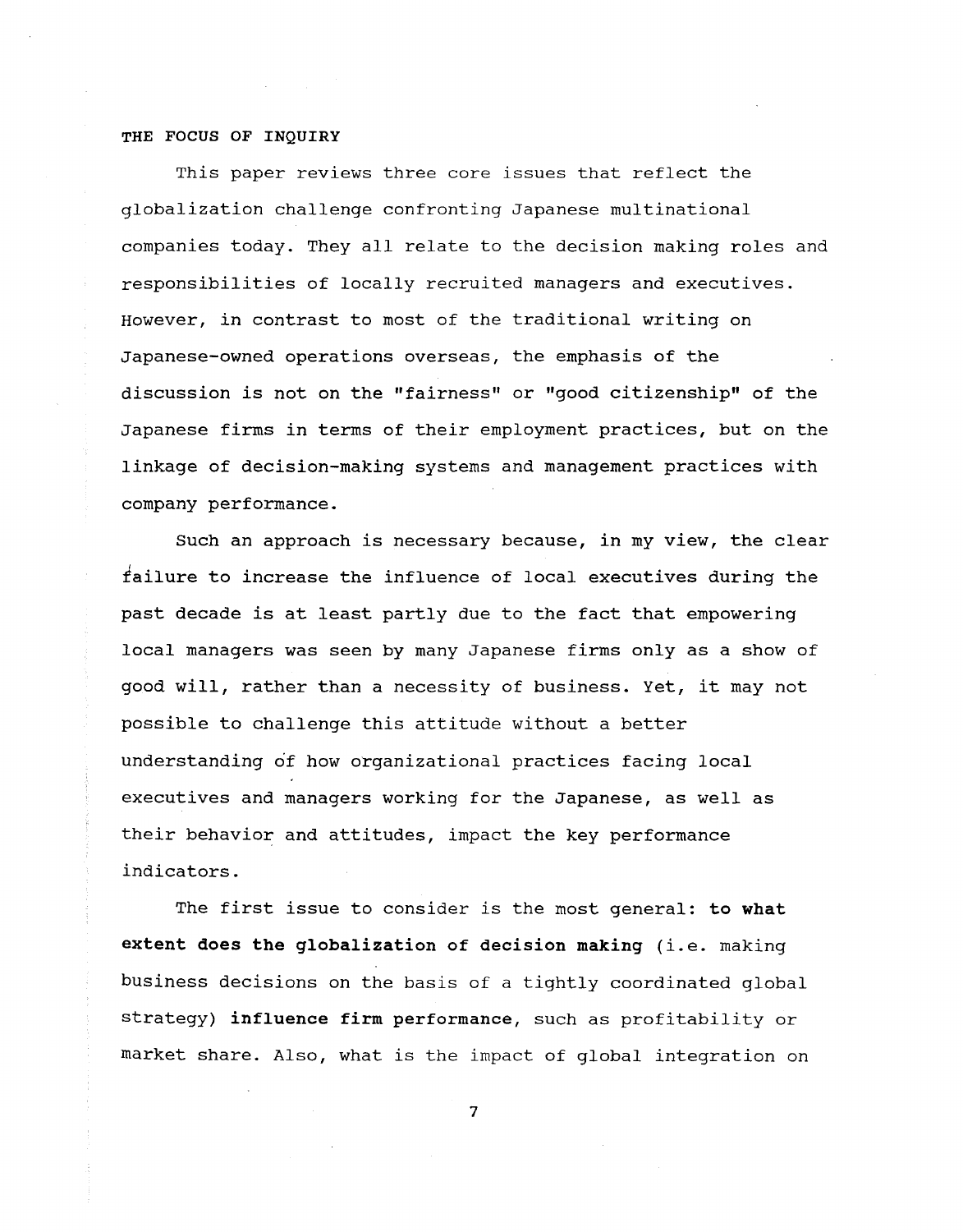the job satisfaction and morale of local managers? These questions are also addressed more specifically by examining the correlation between global integration in specific business functions (such as manufacturing or finance) and key performance variables.

The second set of issues focuses on **the degree of** in~~lvement **by local managers and executives in corporate decision making** and its linkage with the performance of the firm. This study examines the relationship between managerial involvement in various parts of the decision-making process and the key performance variables, and also analyzes managerial preferences for changes in the decision-making mechanism in terms of a more effective globalization.

Finally, the third core area concerns **the perceived benefits of genuine globalization.** These are highlighted by comparing the current and optimal decision-making patterns in terms of the location of decision-making authority and the nationality of participants, and by linking these comparisons with indicators of subsidiary performance. Again, the two sets of decision-making patterns are analyzed, disaggregated by specific functional areas.

The three critical groups of issues facing Japanese multinationals, as they deal with the demands of globalization, are reviewed in the context of a larger study that analyzed the management culture and effectiveness of local managers and executives in major Japanese affiliates in the United states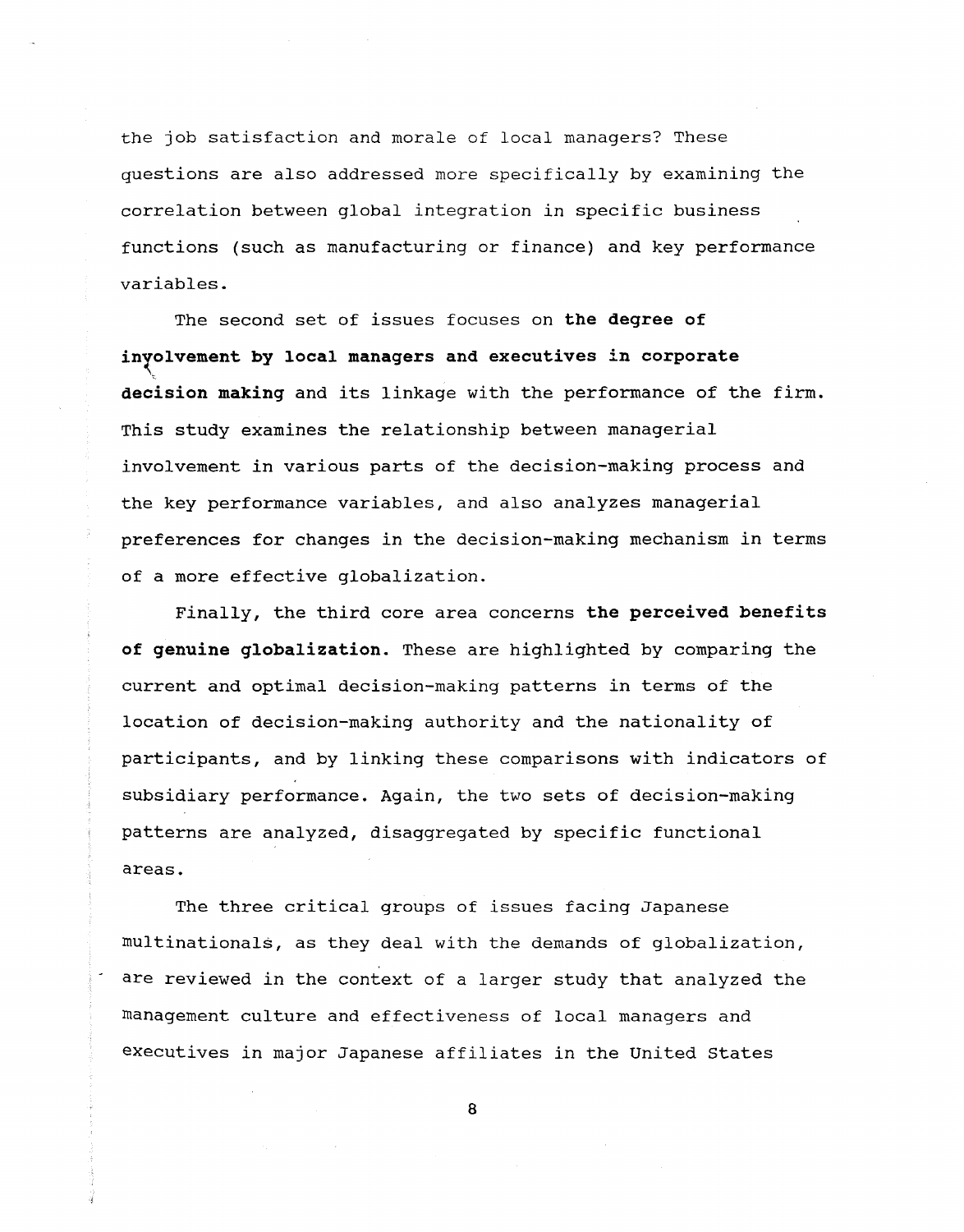(Pucik, Hanada & Fifield, 1989). The data for this research came from an extensive survey of top-level American managers in 32 major Japanese-owned affiliates supplemented by in-depth interviews with local executives and senior Japanese expatriates.

The firms in the sample were mainly large and "established" Japanese multinationals. Two-thirds of the firms studied were engaged in manufacturing, the rest were in finance and other services. Most of the firms were among the largest in their lines of business in Japan, including a number of market leaders, and also had extensive overseas business experience, the average presence in the United states being 18 years. However, several firms had already accumulated more than 30 years of U.S. business experience.

132 questionnaires were distributed by mail to U.s. executives who were at the time of the survey assigned to one of the top three management layers in the local affiliate. 82 questionnaires were returned for a response rate of 61%, which is relatively high for this kind of research. The complete demographic profile of the sample was described fully elsewhere (Pucik, Hanada & Fifield, 1989). In addition, 51 executives were interviewed in person.

In addition, in order to understand better the perspective of the parent firms, a number of interviews were then conducted throughout 1990 and 1991 in the head office of the firms that participated in the survey. In a series of in-depth interviews, home-office executives in charge of "globalization strategy" were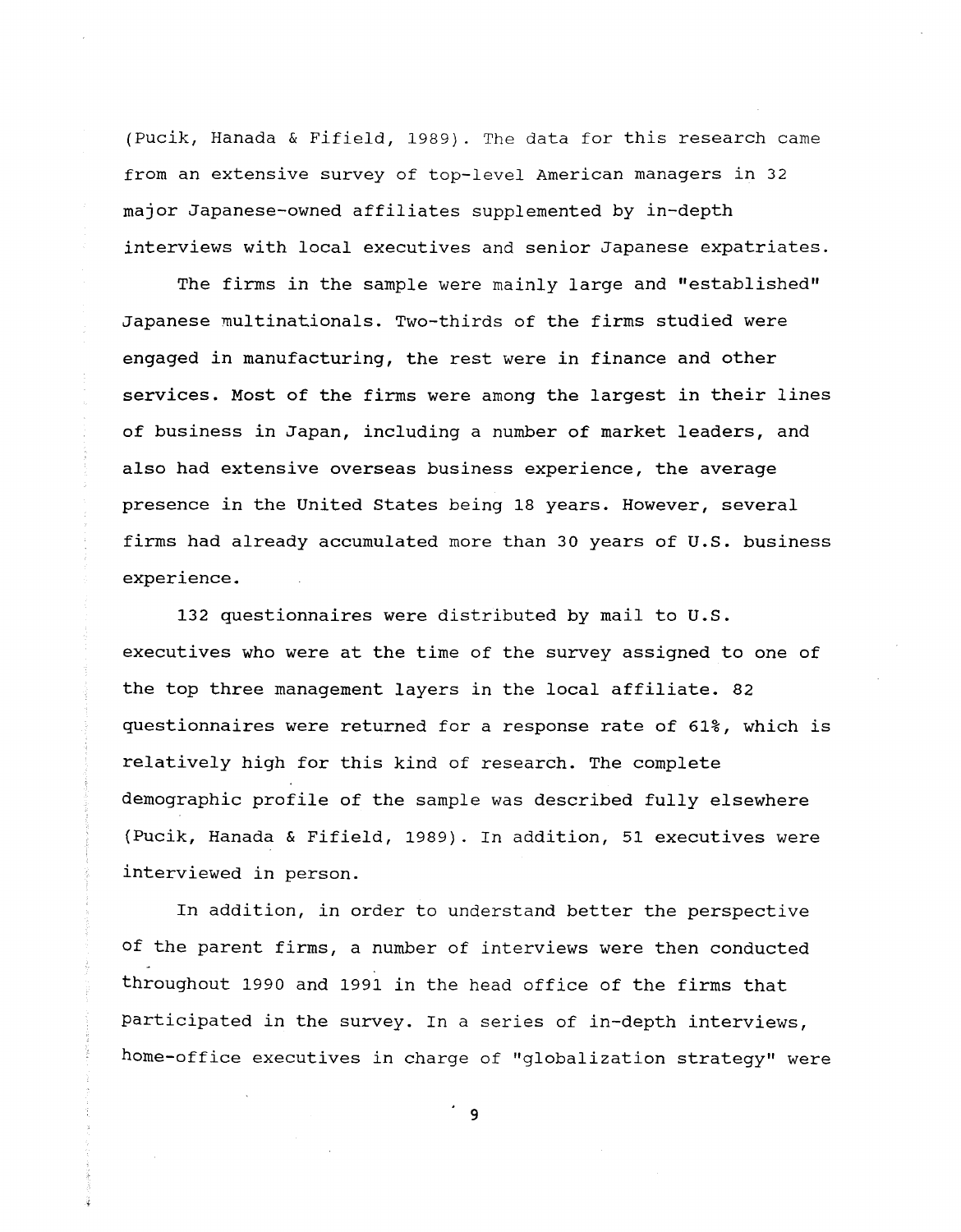interviewed in the form of a dialogue about the interpretation of results from the original survey.

## **THE INFLUENCE OF GLOBALIZATION**

As proposed by Bartlett and Ghoshal (1988), the trend toward a "transnational corporation" that balances global efficiency, multinational responsiveness and worldwide learning, is the dominant organizational reaction to the forces of globalization. However, it was also proposed that Japanese firms may face a particulary difficult challenge managing the transition from a "global" efficiency mode of operations to a multi-focal "transnational mode" (Bartlett & Yoshihara, 1989), because of their fundamental weakness in integrating local managers into the global organization.

To shed light on this issue, the degree of integration of specific business functions with the parent company in Japan was examined first, measuring to what extent a company was being managed on a global basis. Predictably, the responses varied by industry, company, and function, but in general, the local senior managers reported a moderate but increasing level of business integration and globalization across the board. Their observations were confirmed during interviews with HQ staff in Japan.

Business planning and fund procurement were two functions that were most consistently managed from a global perspective. These results parallel an earlier research conducted by MITI (1991) that reported similar conclusions. Among manufacturing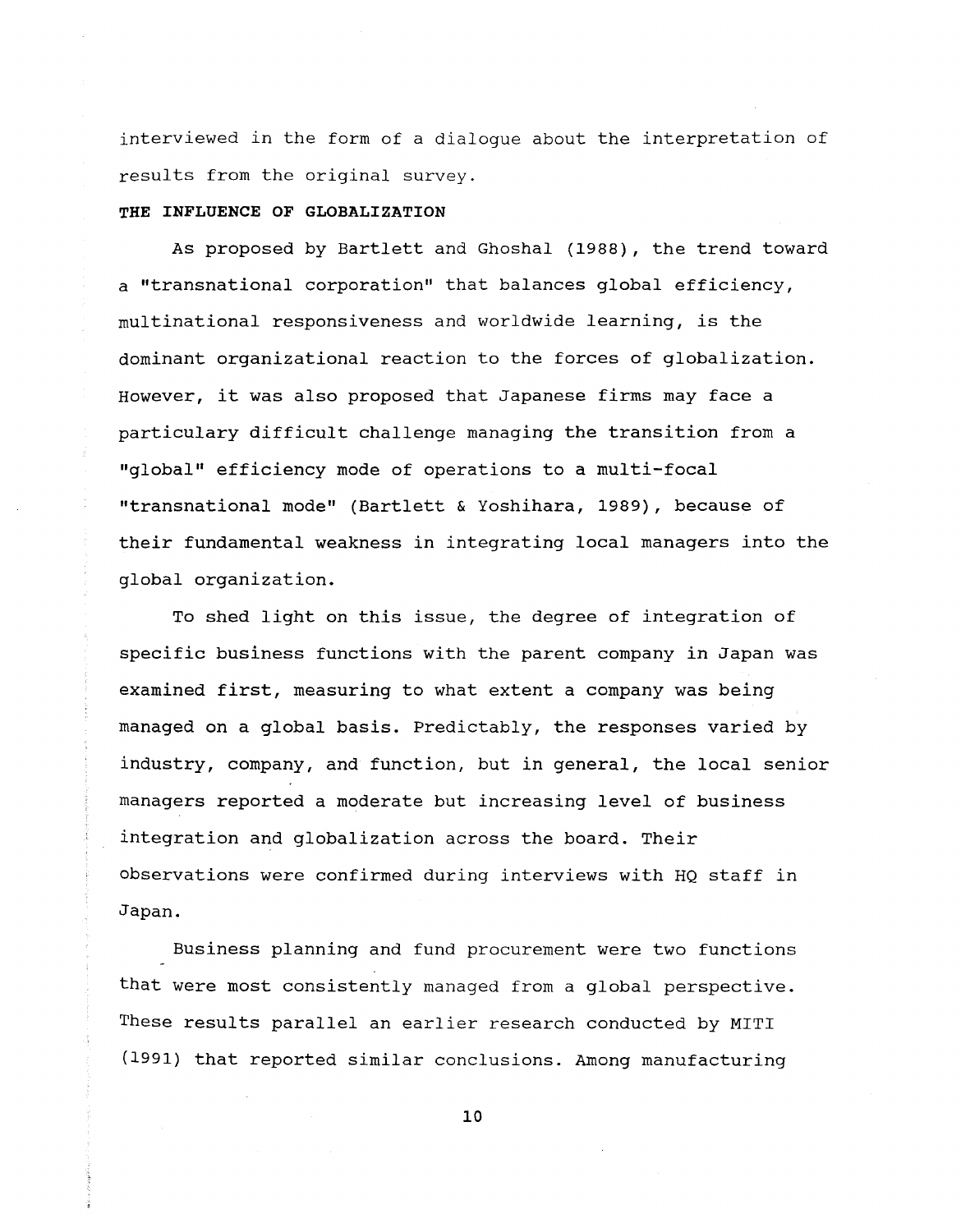firms, a heavy emphasis was also placed on global coordination of the parts and components networks, in particular in the field of consumer electronics, where U.S. based operations are highly dependent on the linkage to manufacturing facilities in South East Asia.

On the other hand, firms in the automobile industry expressed interest in a regional, rather than global approach to purchasing coordination, capitalizing on the increasing presence of their affiliated suppliers in North America. In most cases, however, the so-called North American HQ was still a semi-empty corporate shell, lacking power and resources to influence the decision making. Several U.S. executives reporting to such a "regional center" expressed the frustration of being continuously outflanked by their Japanese "subordinates" informally linked to their "mother plants" in Japan.

Personnel management, management training, distribution, and marketing were globalized the least. The weak global linkage of management training is particularly striking, given the key role assigned to management development in the process of global integration (Evans, 1992). This makes it difficult to implement two key objectives of global human resource strategies: development of a common corporate culture as the "glue" binding the network of subsidiaries, and career planning for highpotential managers from the local operations. Without a global direction and coordination, any such programs are generally too scattered, unfocused and short-lived.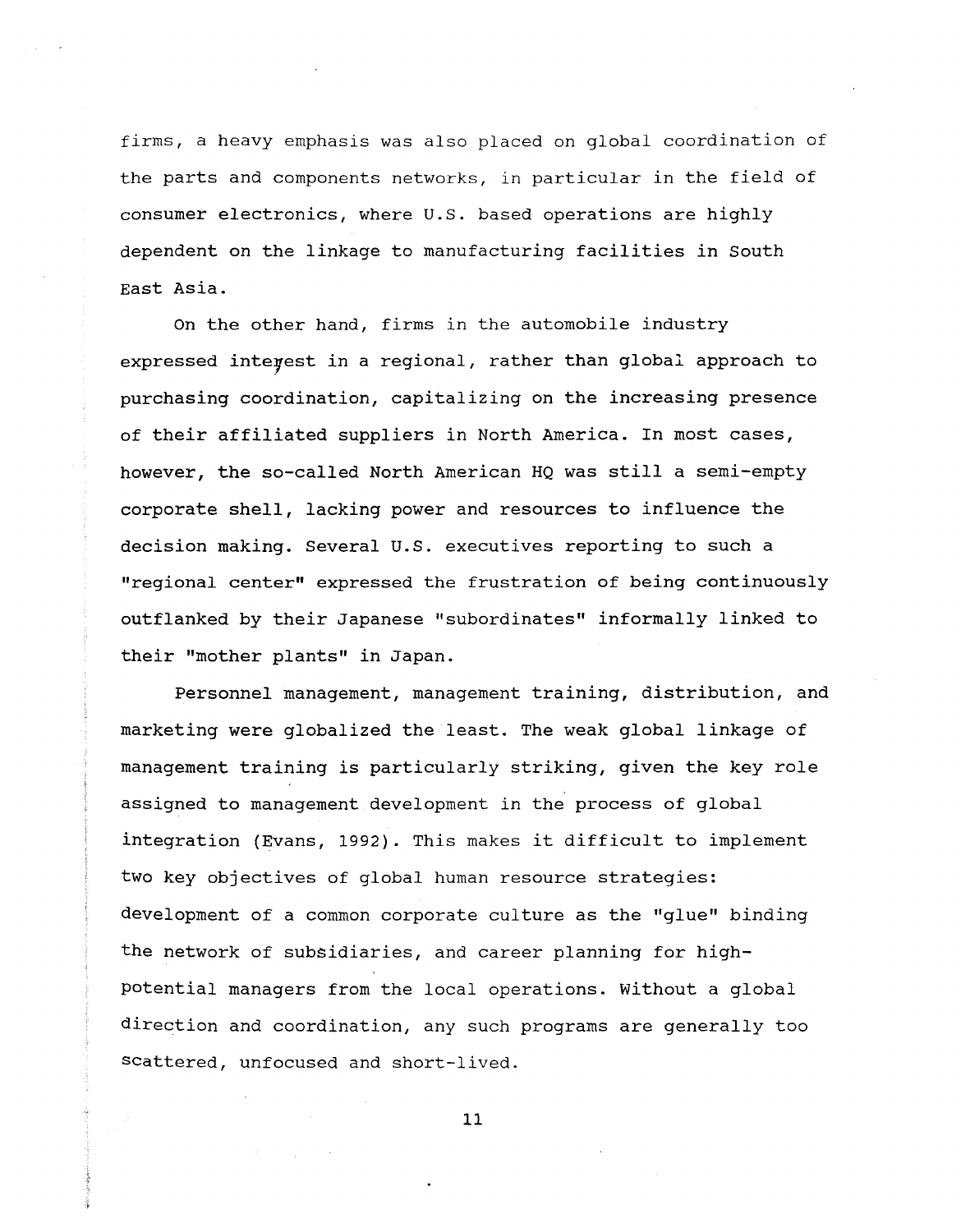The weakness of the global "cultural" glue came out clearly in our interviews with local American executives. Their knowledge of HQ strategies, policies, and culture was often minimal, even to the point that many of them could not agree about such basic business facts as their parent firms's sales volume and number of employees. While poor information flow from Japan was clearly an issue (most routine communications from the HQ still comes by fax in Japanese), the lack of concern for the "big picture" on the part of some of the U.S. managers was indeed striking.

utilizing the data on globalization of specific business functions, an aggregate "globalization index" was computed. To no surprise, subsidiaries involved in manufacturing were more integrated on a global basis than affiliates engaged only in distribution or finance. This reflected the well-known reliance of Japanese overseas subsidiaries on the Japanese parent and its manufacturing network for product design and critical components (EPA, 1991). No major differences with respect to overall integration were observed within the manufacturing sector, as differences in coordination strategies among individual firms seem at this point larger than differences among sectors.

According to the data, the older manufacturing subsidiaries were more closely integrated with the parent firm than newer affiliates. Thus the "late-globalization" hypothesis, namely that local affiliates will become more "naturalized" over time (e.g. Kreinin, 1989), just as happened with most u.s. subsidiaries in Europe, is not supported. This probably reflects the fact that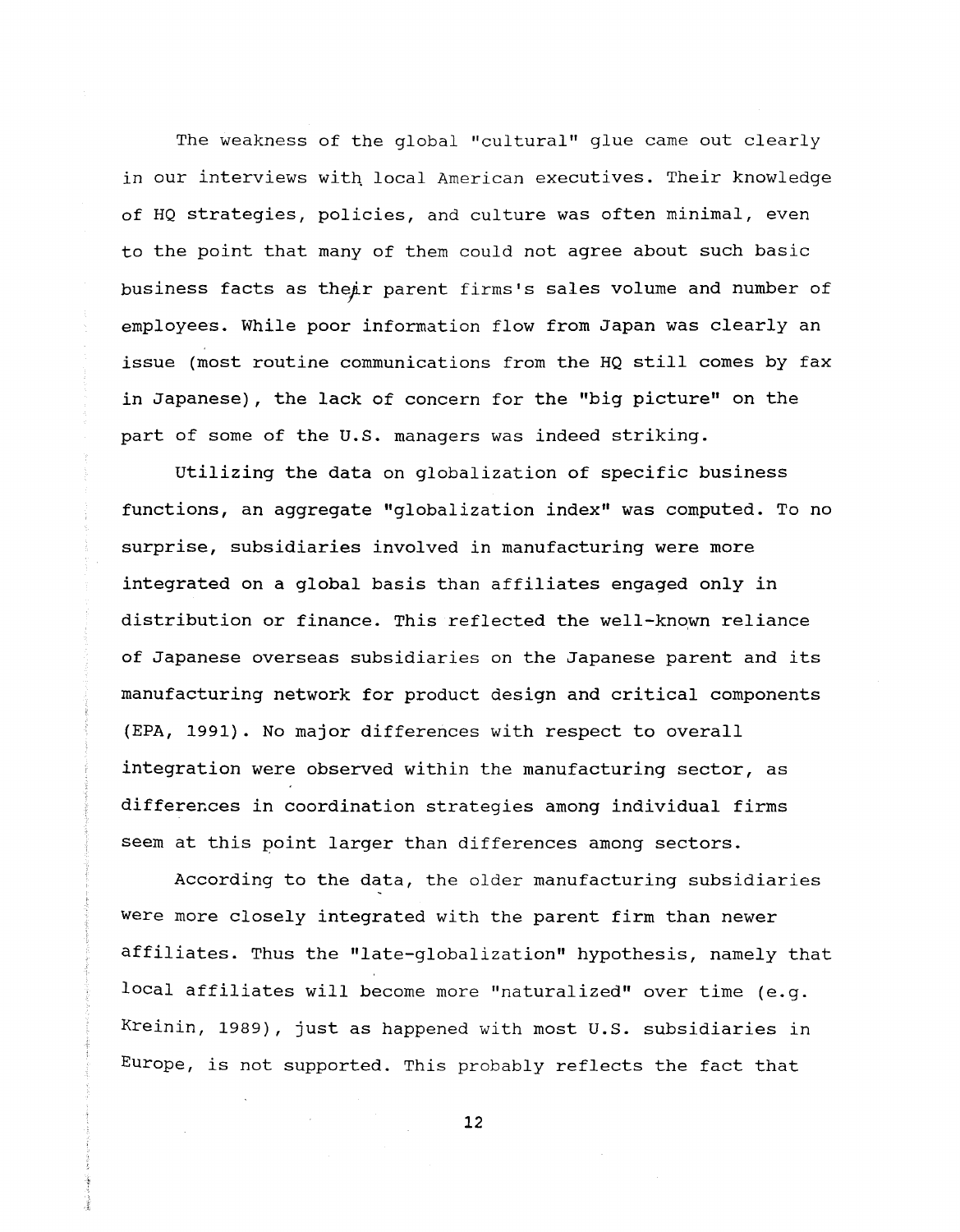Japanese manufacturing firms who entered into the U.S. early are those that can benefit most from global integration and coordination.

,

In fact, some of youngest Japanese-owned operations reported most autonomy. These were mainly firms recently acquired (however, the sample size is too small to lend itself to a statistical test). Until the onset of the "bubble crisis", Japanese firms were mainly content to let their new acquisitions run as before, often even without integrating them to their existing U.s. operations. However, because of resource scarcity at home, and some significant management failures in the U.S., such a "hands-off" strategy is now being reconsidered.

The competitive advantage gained from business globalization is clearly reflected in the survey data, as we observed a significant relationship between the degree of globalization and the overall performance of the subsidiary (Figure 1). A high degree of business globalization is also strongly correlated with the achievement of specific performance objectives, in particular market share and speed of new product development. There was no  $\mathbf{r}$ significant relationship between levels of profitability in the subsidiary and the degree of globalization. It may be, however, that because of transfer pricing and other financial maneuvers, the true level of profitability is impossible to estimate.

**------------------**

FIGURE 1 ABOUT HERE

13

**-------------------**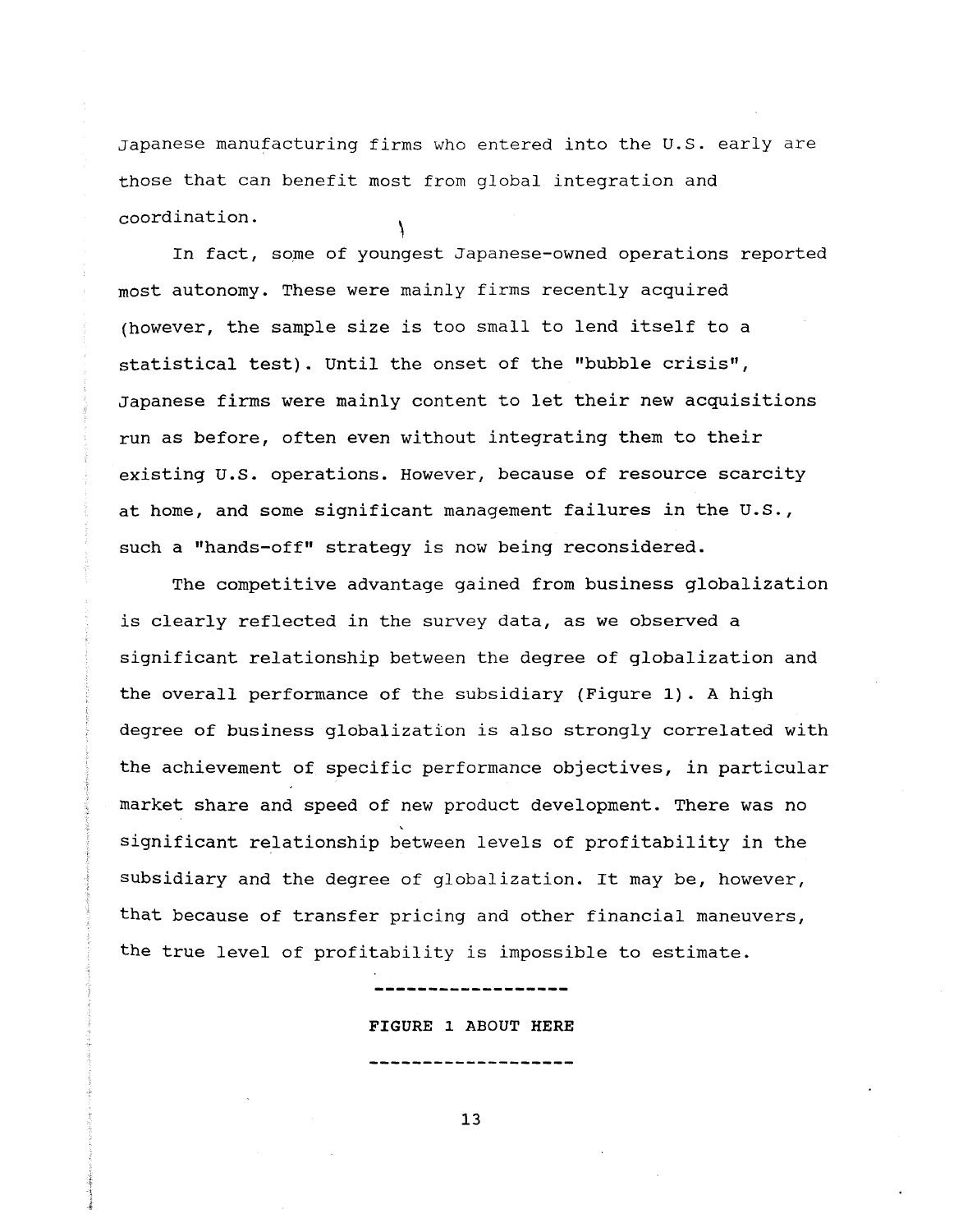For specific business functions, the strongest positive impact on overall performance comes from the globalization of the product planning, product development, research, and parts procurement areas. Other functions have shown no significant relationship to the level of performance. An expected negative relationship between the global integration of marketing strategies and subsidiary performance was also not observed.

At the same time, while globalization has in general a positive impact on performance, it is also associated with lower employee morale, and diminished satisfaction with job autonomy and managerial role. In particular, the globalization of marketing and personnel policies seems to have the most pronounced negative effect. While these factors may not be directly linked to poor business performance, they may in fact contribute to conflicts between Japanese and U.S. managers often reported in the business press.

In other words, the results can be best described as a "globalization paradox". **High overall integration of business activities is strongly correlated with the achievement of** m~st **performance objectives,** in particular with market share, new product development and conformance with budget. On the other hand, **high globalization is negatively associated with most measures of job satisfaction,** such as satisfaction with job autonomy or scope of the managerial role.

The survey data illustrate an additional point that may impact the job satisfaction of local managers and executives: the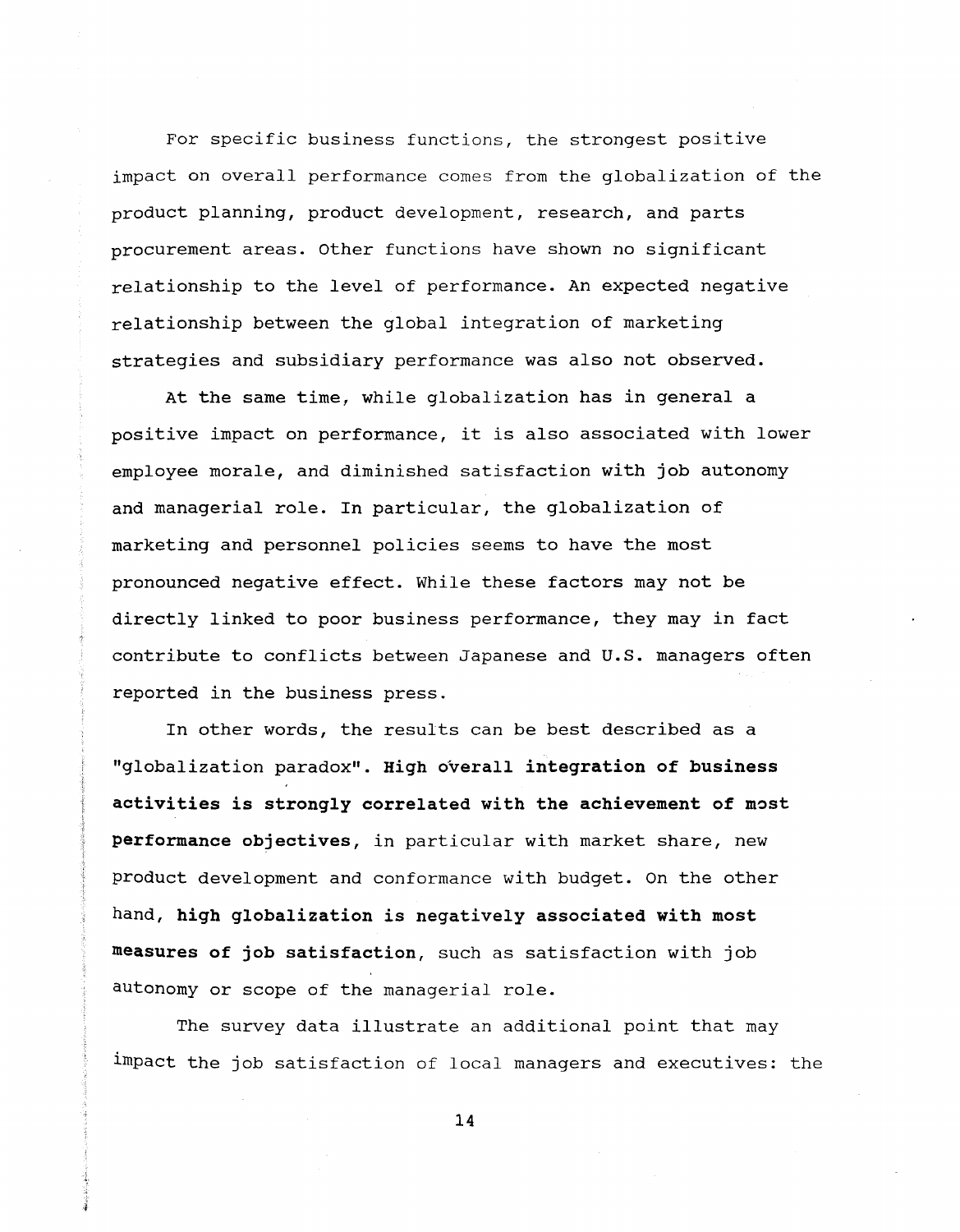degree of formal autonomy granted to the subsidiaries does not parallel a decrease in the presence of Japanese expatriates. To the contrary, global business integration and expatriate presence are negatively correlated. The weight of Japanese nationals among the top management team was consistently larger in subsidiaries where local managers reported weaker global integration. only in the personnel area did the expatriate presence contribute to a tighter linkage with global policies and systems.

A large Japanese staff may indicate a corporate emphasis on "cultural" control (pucik & Katz, 1986) allowing for more decentralization and less formal coordination between the headquarter in Japan and the U.S. subsidiary, than in more "traditional" Japanese firms. In other words, the overseas operations can be integrated into the global network either through formal reporting and planning systems, or through informal channels of communications controlled by Japanese expatriates.

The dilemma facing many U.S. executives working for the Japanese is that they don't like the formal "global" reporting system that, in their opinion, stifles the decision-making autonomy of the local operations, but find it equally hard to accept the extensive Japanese presence in an "autonomous" subsidiary. However, from the Japanese HQ point, the policy choice is not so much focused on the role of local executives, merely on what kind of "ethnocentric" control would be the most appropriate. Without "local" managers with a "global" mind,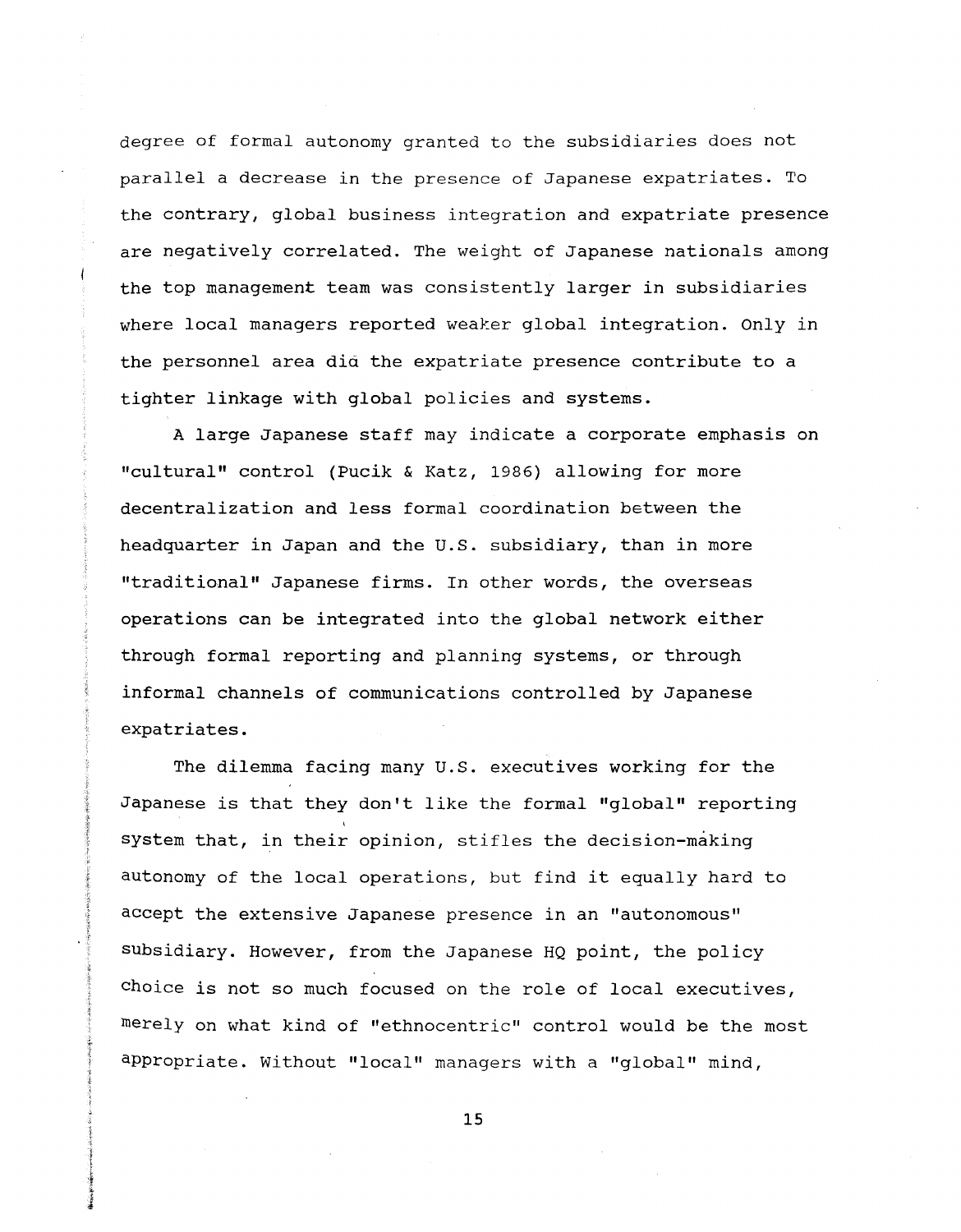alternative control systems, such as empowering local managers to represent corporate interests, are not feasible.

### **INVOLVEMENT IN DECISION MAKING**

The generally negative impact of global integration on job satisfaction and morale among local executives can be analyzed further by examining the degree of involvement of American executives and managers in making critical business decisions in contrast to the involvement of executives in the Japanese HQ or Japanese staff dispatched to the U.S. Fifteen such decision areas were identified ranging from the formulation of the subsidiary's middle-range plans and the development of new products to decisions concerning sales promotion methods and the compensation of local executives.

Ten different decision-making alternatives (organizational levels differentiated by national origin and location of decision-makers) were specified on the survey form: from decisions made solely by senior executives in Japan to those delegated entirely to local managers in the subsidiary. Joint decision-making patterns were also an option. Based on the responses, the ten levels were then combined into six decisionmaking modes (Figure 2).

According to the survey participants, primary responsibility for most business decisions today still rest with Japanese. Out of all decision-making points examined, 47 percent involved only Japanese staff, including 22 percent where the decision-making responsibility was located exclusively in Japan. In contrast,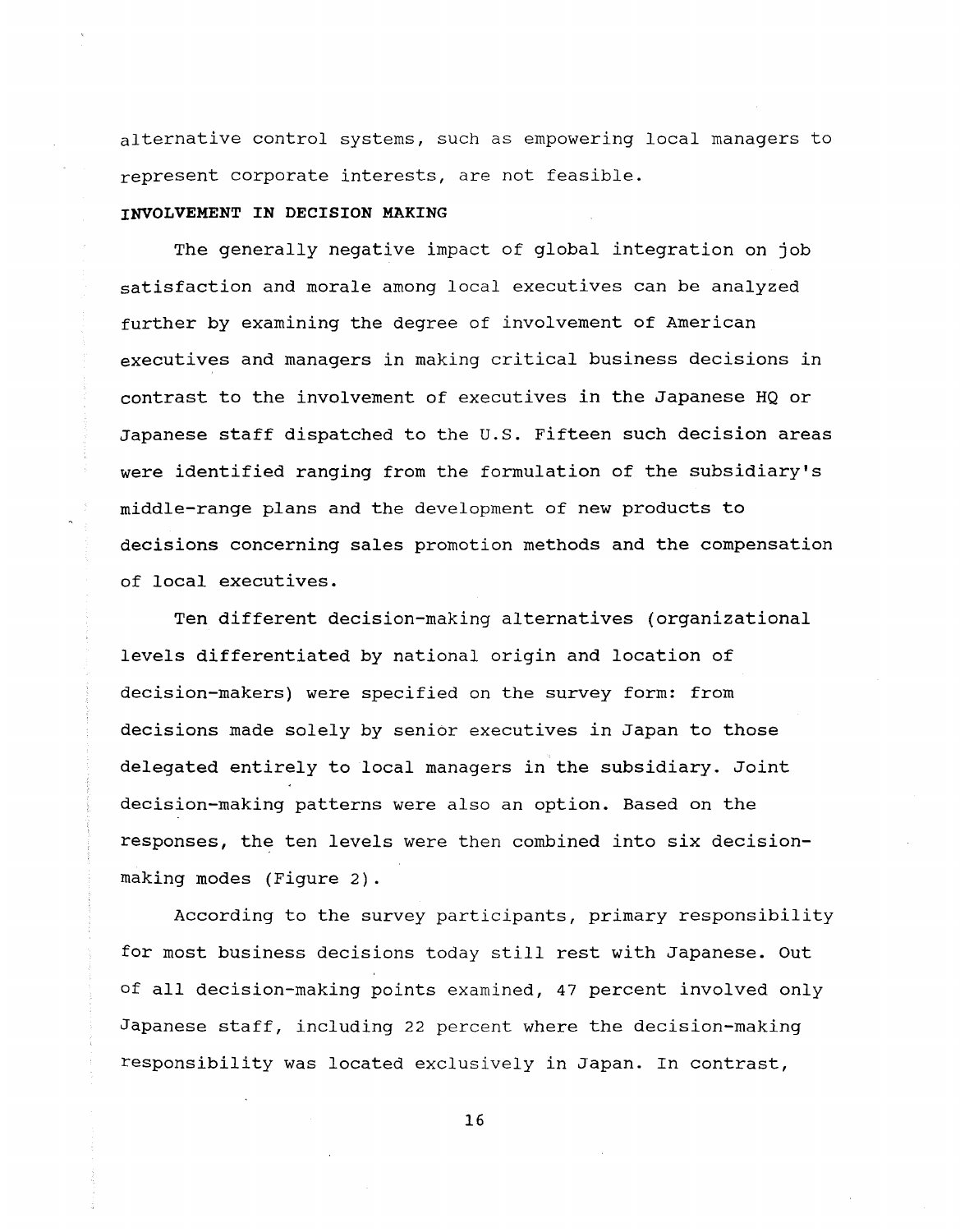American executives maintained exclusive decision-making prerogatives only in 18 percent of the cases. When the  $U.S.$ managers were involved in HQ decision making, it was mostly together with their Japanese colleagues resident in the U.S. Even then, local executives were not involved in more than 53 percent of all decisions.

FIGURE 2 ABOUT HERE

**------------------**

**-------------------**

The functional areas where the local executives were most heavily involved are primarily in the marketing domain, e.g. product pricing, sales and profit targets, and sales promotion. This again partly contradicts observations made by DeNero (1989) who attributed the low profitability of many Japanese-owned U.S. operations to insufficient input of local marketing executives into the decision-making process. The survey data indicate that the cause of poor performance may not be the lack of local decision-making authority in the marketing area, but a weak linkage of short-term operational decisions with the strategic direction of the firm.

Interviews confirmed the observations from the survey. Most American executives asserted that strategic planning activities were performed mainly in Japan. The U.S. side supplied schedules, forms, and numbers, but was not integrated into the planning process at the head office. Only a few of the local executives that were interviewed had any clear understanding of what the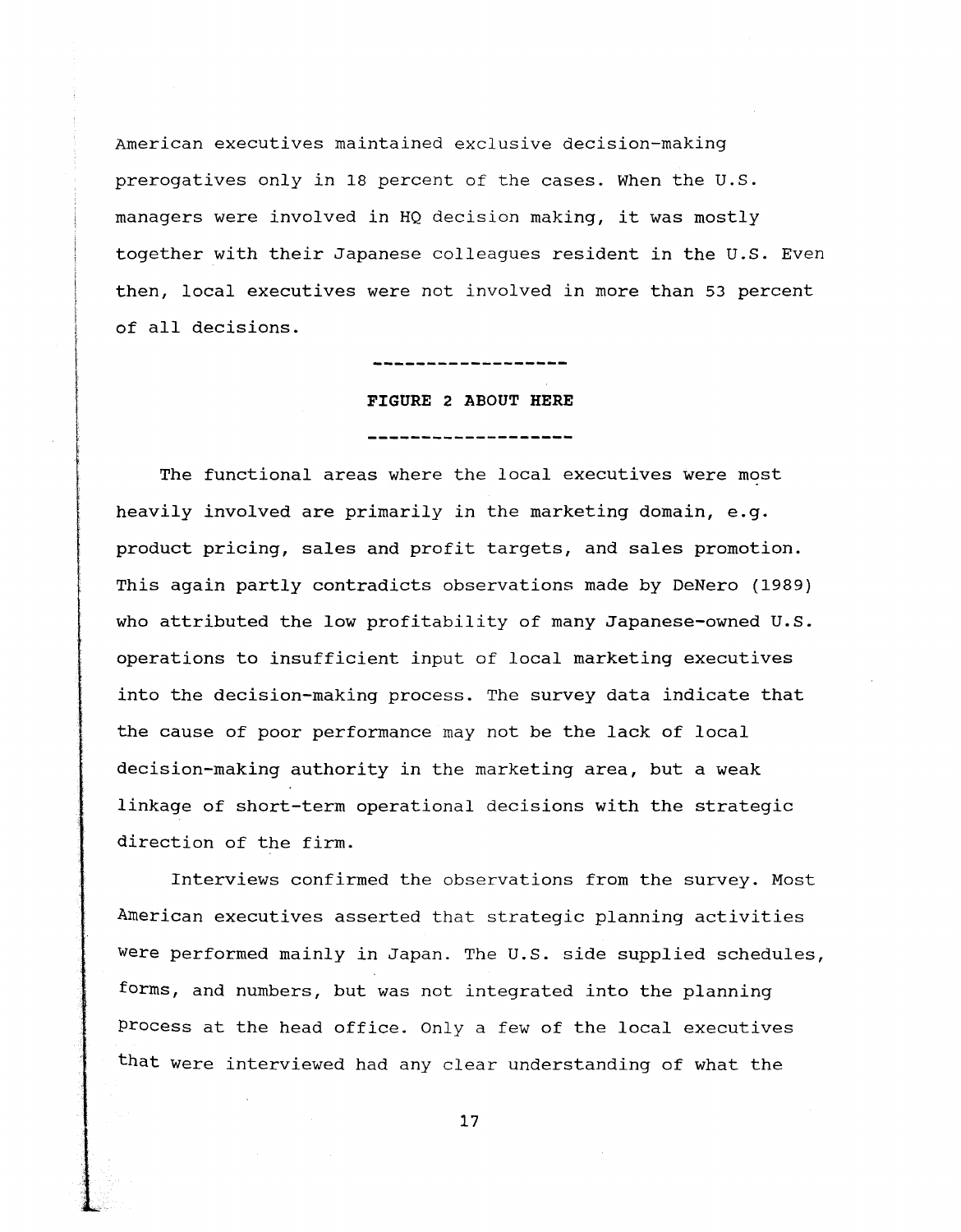corporate long-term plans and strategies were. Many appeared to have a limited time horizon defined by the length of the current budget cycle in the subsidiary.

Comments from a banking executive - "I don't know if there is a five-year program for building a long-term position. They probably have such a plan in Tokyo, but I have not seen it." reflect a general feeling expressed by many other U.S. managers. clearly, the long-term focus, presented so often as one of the core values of Japanese management culture, does not assert itself in the overseas subsidiaries - at least not from the local perspective. The lack of input into the strategic planning process was therefore a common source of frustration for local management.

Predictably, local executives and managers are least involved in decisions concerning core research programs in Japan, and the establishment of new subsidiaries, factories, and branches. However, the specific decision-making pattern varied not only by firm and function, but often within a firm. Paradoxes were frequent. In a securities firm, only very broad limits were set by Tokyo on risk exposure -- a key strategic indicator in this business **--** but even routine space decisions needed to be cleared by the headquarter.

The actual strategic planning mechanism varies by firm, although in general a typical medium-term plan would be less specific in comparison with business plans most American executives were used to in their previous jobs. While some may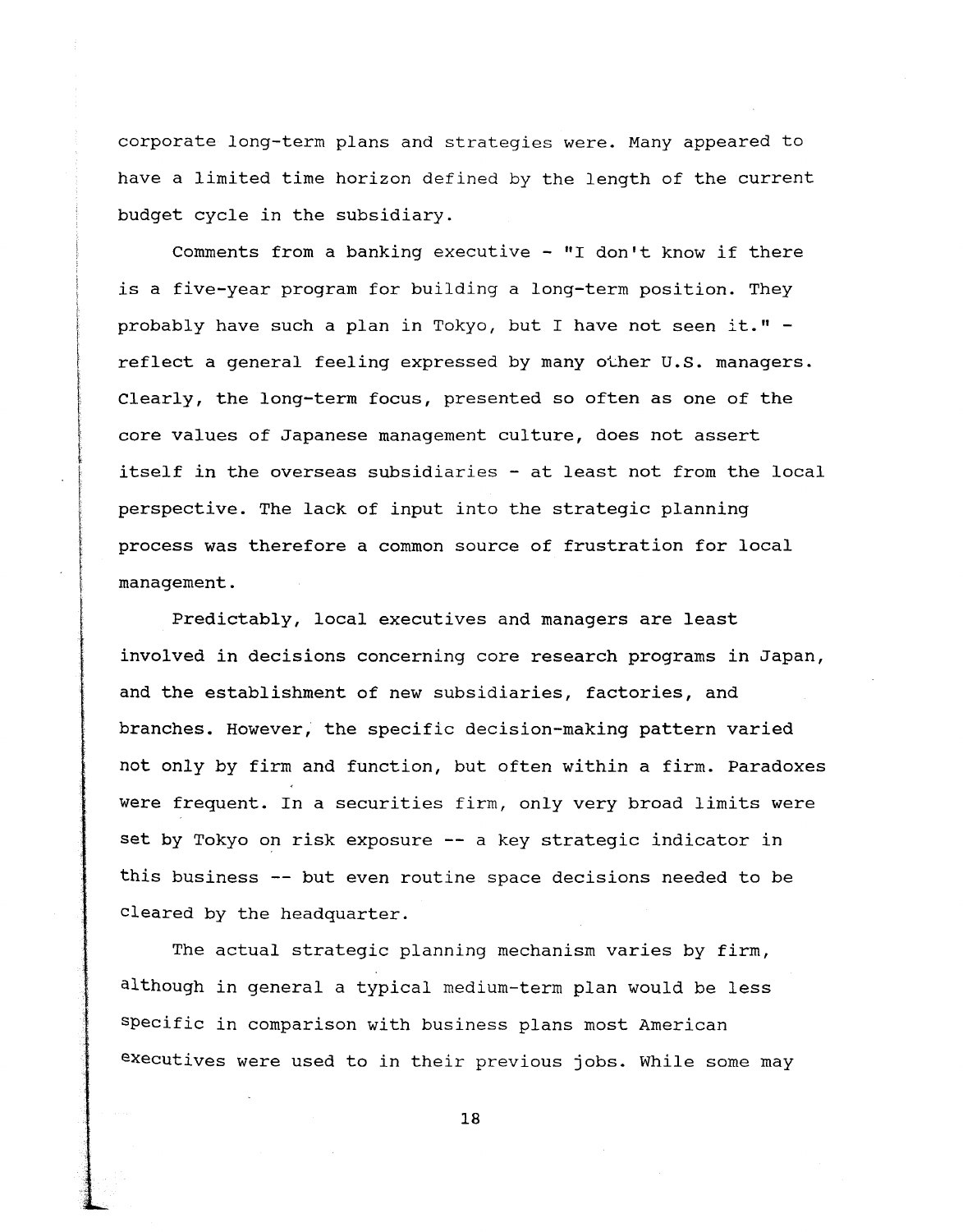view this as an advantage and an opportunity to take the initiative, the lack of specificity was often disturbing: "Not really being on the inside and not knowing the real direction of the bank, we surrendered planning to Japan," acknowledged another high-level American banker.

To complicate matters, the involvement of local executives in strategic planning was determined as much by the "credibility" of individuals as by their formal position in the organizational hierarchY. Credibility with the Japanese was not, however, gained from a well-designed strategy of career development, or from long-term appraisals of managerial performance, which most Japanese firms in the U.S. still lack. It was usually deeply personalized and dependent on a relatively unpredictable combination of "soft" managerial traits and behaviors, and on the sponsorship by influential Japanese.

In the survey, local executives were also asked to indicate where, based on their personal judgement, the individual business decisions should be made (Figure 2 above). Not surprisingly, they would like to see more decisions delegated to the local management. However, because of the highly competitive environment, they also do not see a far-reaching decentralization as very desirable at this point in time. Joint decision making by transnational teams involving executives and staff at the Japanese parent firm, Japanese expatriates, and the local management staff was by far the preferred pattern of decision making.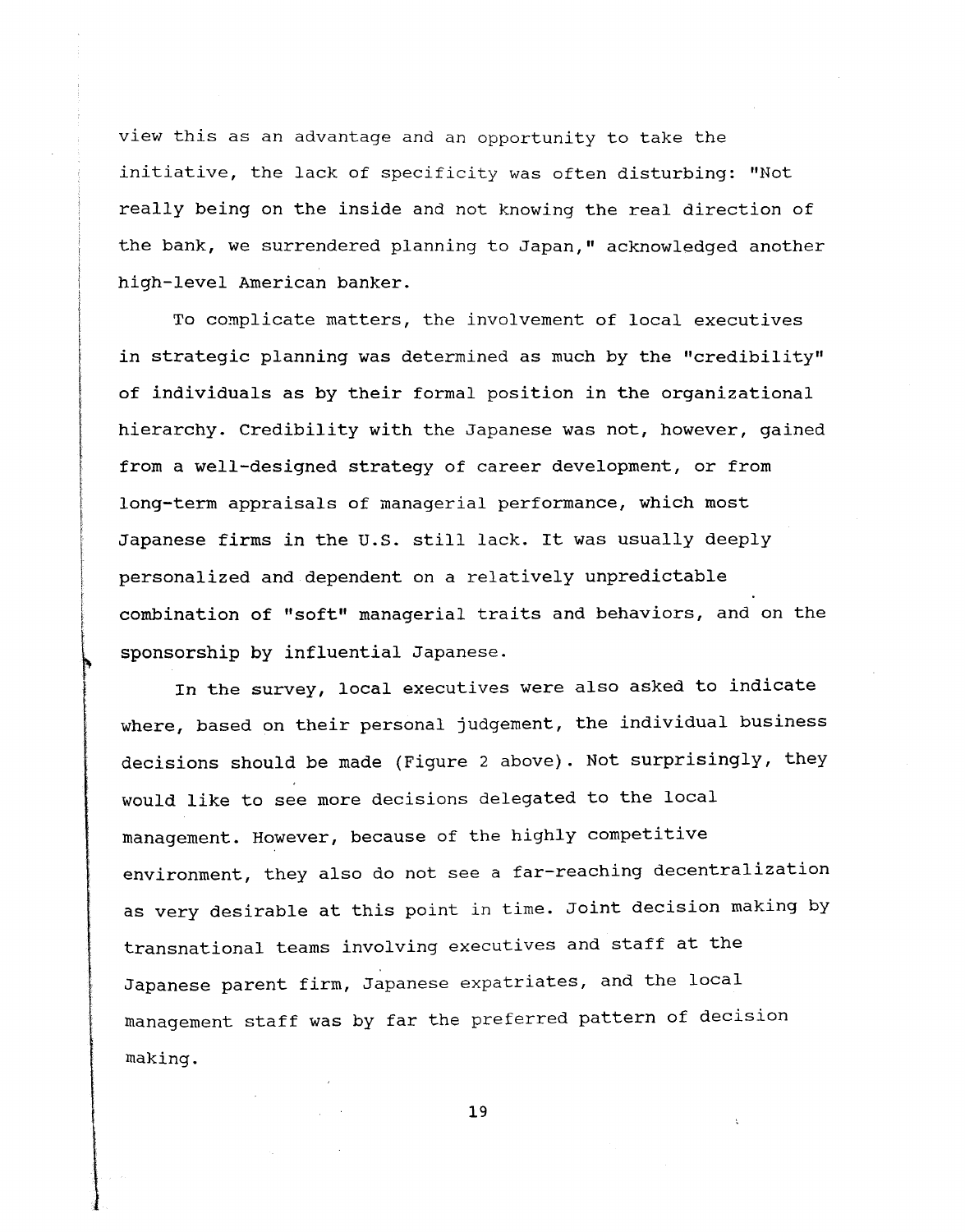It should be pointed out that such a "global" perspective is fairly unique among most local managers of multinational firms. For example, data collected in Japan show that local managers working for Western multinationals strongly believe that a unilateral decentralization of decision-making authority would be most desirable. The HQ influence is seen mainly as a negative factor in local performance (pucik, 1991). In contrast, most U.S. managers working for the Japanese see global coordination as essential for maintaining the competitive advantage. They just would like to take a greater part in this process.

The key question remains, however, whether the desired increased decision-making involvement of local executives would have a positive impact on the performance of Japanese subsidiaries. While absolute proof of such a "what **if"** scenario is, of course, not feasible, it may be possible to estimate the direction of the impact of increased shared decision making by analyzing the existing relationship between local management participation in the decision-making process with the subsidiary performance.

This can be done by computing correlations between several key performance measures (level of profits, market share, employee morale, and overall performance relative to the industry), as reported by local managers, and the degree of their involvement in the decision making relevant to the specific business areas and functions. The key observations are presented in Figure 3.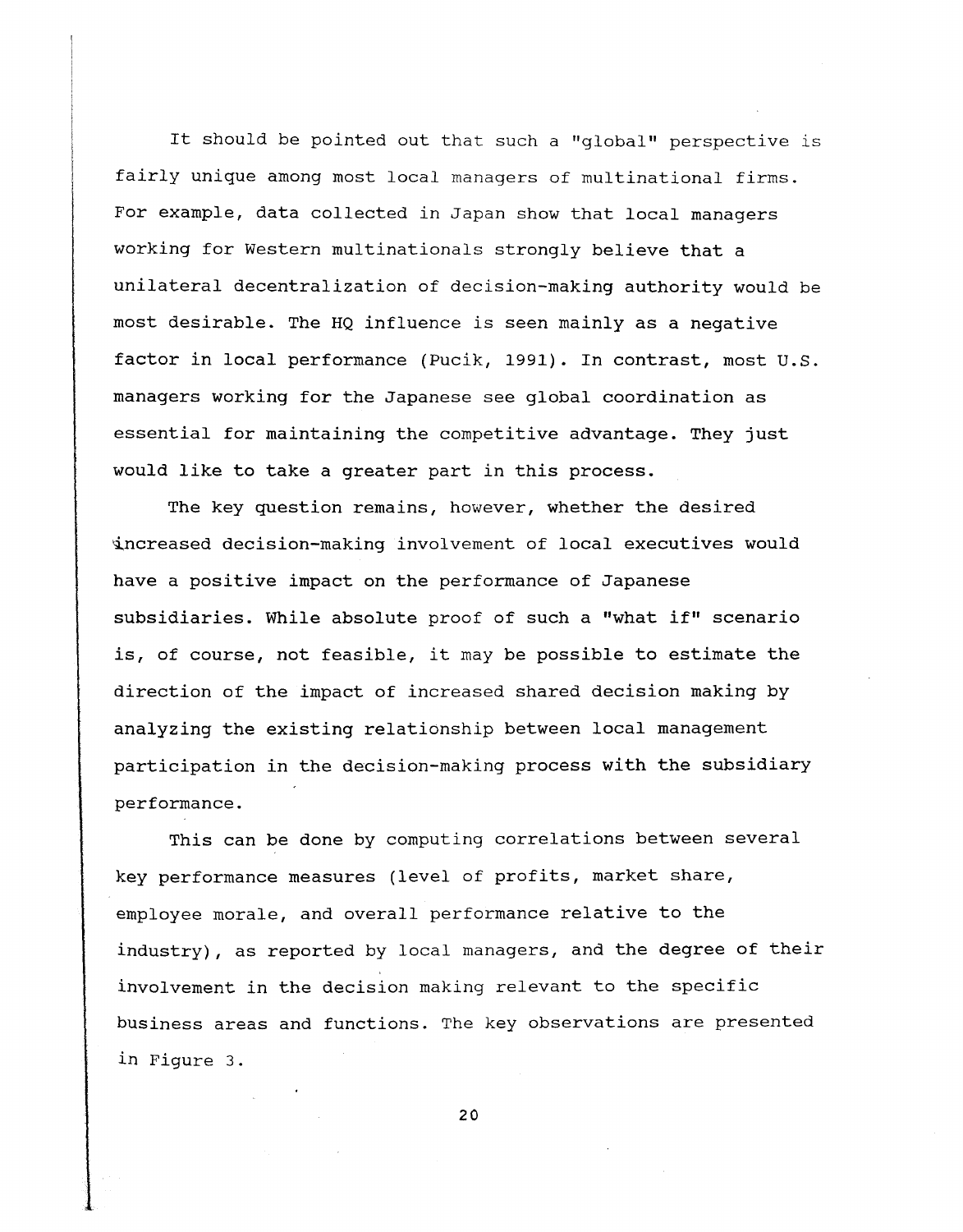### FIGURE 3 ABOUT HERE

**-------------------**

**-------------------**

The data suggest an across-the-board positive contribution derived from a localization of the decision-making authority to most performance measures. As can be expected, among all performance indicators, employee morale is most affectea by the degree of involvement in key decision-making areas. However, what is most relevant to concerns expressed by Akio Morita, the profitability measure is strongly associated with an increased input from local executives on issues related to business planning and development of products for the U.S. market.

Market share performance was positively influenced by the involvement of local managers in a plan formulation, product design and development, and in decisions about promotions and compensation of local executives. The latter indicates substantial opportunities to improve the alignment of the reward and recognition systems with corporate business objectives. Again, local participation in the marketing domain (sales pricing, margins, and sales promotions) did not come out as significant.

The involvement of local executives and managers in corporate strategy planning and new product development is consistently among the strongest indicators of subsidiary performance. In fact, these two variables are the only two impacting the overall performance level. From this perspective,